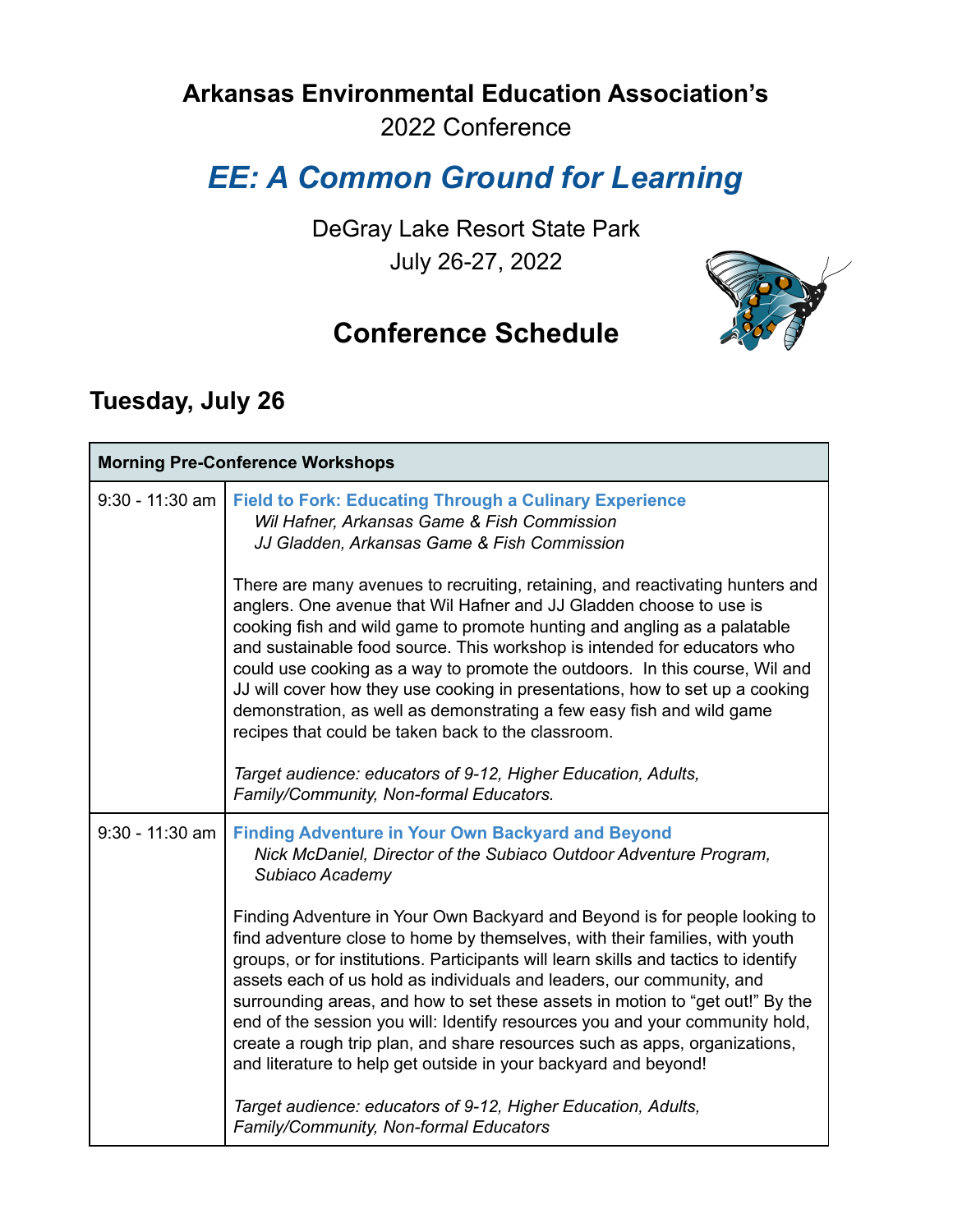| Lunch                         |                                                                                                                                                                                                                                                                                                                                                                                                                                                                                                                                            |  |
|-------------------------------|--------------------------------------------------------------------------------------------------------------------------------------------------------------------------------------------------------------------------------------------------------------------------------------------------------------------------------------------------------------------------------------------------------------------------------------------------------------------------------------------------------------------------------------------|--|
| Noon - 1:30 pm                | Enjoy lunch on your own - picnic in the park or order at the lodge restaurant.                                                                                                                                                                                                                                                                                                                                                                                                                                                             |  |
|                               | <b>Afternoon Pre-Conference Workshops</b>                                                                                                                                                                                                                                                                                                                                                                                                                                                                                                  |  |
| $1:30 - 4:30$ pm              | Field Investigations and More - an Overview of the North American<br><b>Conservation Education Toolkit</b><br>Tabbi Kinion, Arkansas Game & Fish Commission                                                                                                                                                                                                                                                                                                                                                                                |  |
|                               | The Association of Fish and Wildlife Agencies has invested in creating a<br>Conservation Education toolkit for teachers and non-formal educators. In<br>March 2022, four updated resources were released to support teaching field<br>investigations, systems thinking, and sustainability. Participants will receive<br>copies of these resources (that are based on the 5E learning model and<br>aligned with NGSS and other national learning standards) and get into how to<br>use these with your audiences.                          |  |
|                               | Target audience: educators of 3-5, 6-8, 9-12, Non-formal Educators                                                                                                                                                                                                                                                                                                                                                                                                                                                                         |  |
| $1:30 - 4:30$ pm              | <b>Phenomenal Parents and Students: Using Science Phenomena Kits to</b><br><b>Support Parental Engagement</b><br>Dr. Dennis Plyler, Hot Springs Head Start<br>Michelle Gomez, Hot Springs Head Start                                                                                                                                                                                                                                                                                                                                       |  |
|                               | Scientific phenomena are occurrences that can cause a child to wonder and<br>ask questions. Examples could include, "How do plants grow?" Or, "How<br>does sunlight affect the Earth?" During this training, participants will learn<br>how to use "Phenomena Kits" to actively explore science phenomena with<br>their students. Sample lesson plans demonstrate alignment with Next<br>Generation Science Standards. In addition, participants will discover literacy<br>strategies that support the understanding of science phenomena. |  |
|                               | 1. Participants will increase their understanding of how exploring science<br>phenomena can foster a child's curiosity and lay a foundation for future<br>learning.                                                                                                                                                                                                                                                                                                                                                                        |  |
|                               | 2. Participants will increase their understanding of how active exploration of<br>science phenomena can be used to support student engagement and<br>participation at home and school.                                                                                                                                                                                                                                                                                                                                                     |  |
|                               | Target audience: educators of Pre-K, K-2, 3-5                                                                                                                                                                                                                                                                                                                                                                                                                                                                                              |  |
| <b>Self-Paced Exploration</b> |                                                                                                                                                                                                                                                                                                                                                                                                                                                                                                                                            |  |
| $4:30 - 6:00$ pm              | In His Footsteps - Reconnecting with Aldo Leopold & EE<br>Marc Hirrel, Leopold Education Project, Arkansas<br>Suzanne Hirrel, Leopold Education Project, Arkansas                                                                                                                                                                                                                                                                                                                                                                          |  |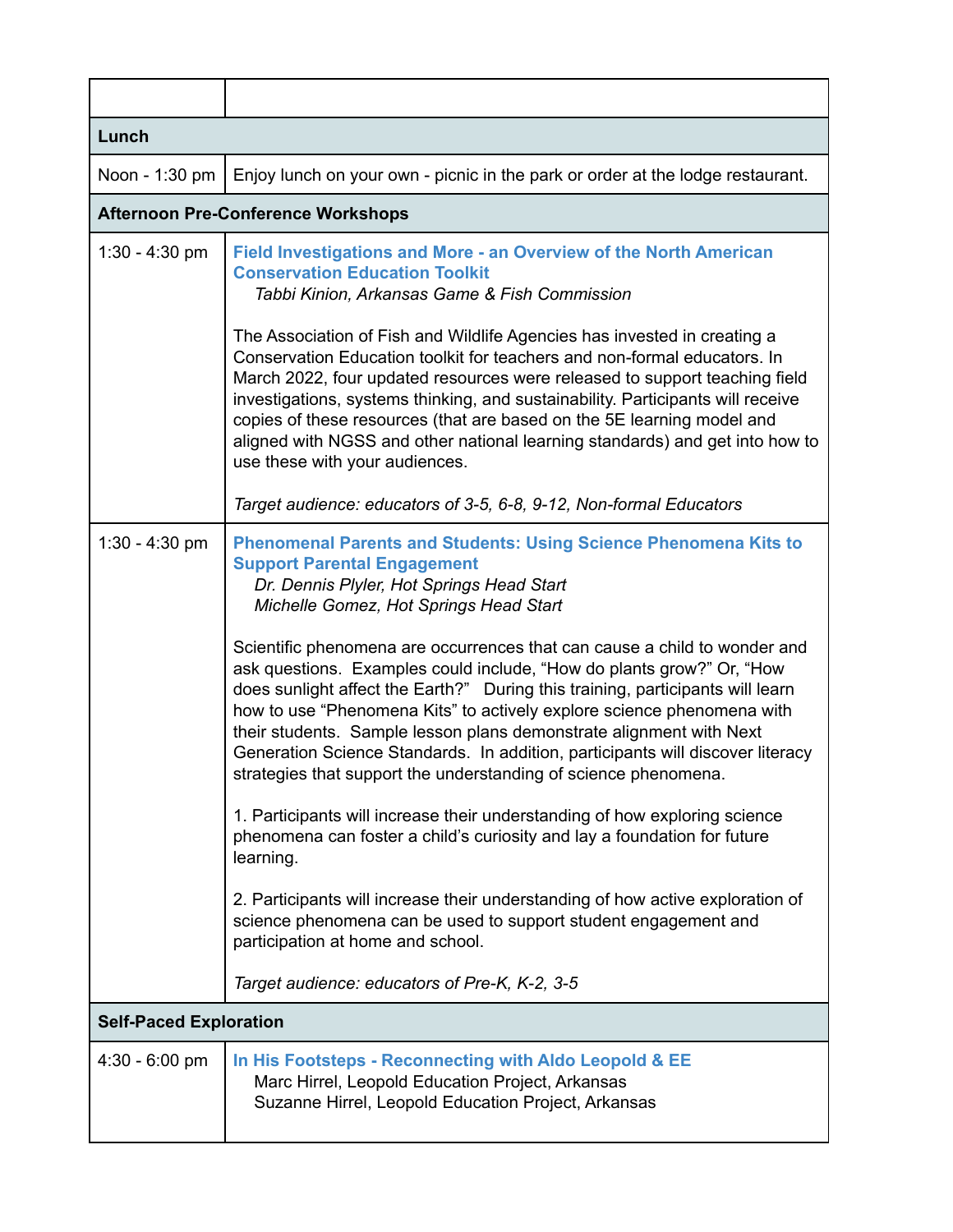|                                                             | Through a self-guided walk on lodge grounds, participants will experience the<br>influence of Aldo Leopold on environmental education. Stations set-up along<br>the trail will connect Leopold's writings and conservation philosophy to<br>Projects Learning Tree, WET, and WILD. The walk is designed for free<br>moments during the meeting on both Tuesday and Wednesday. Examples of<br>activities that exhibit connectivity across EE curricula will be highlighted. |
|-------------------------------------------------------------|----------------------------------------------------------------------------------------------------------------------------------------------------------------------------------------------------------------------------------------------------------------------------------------------------------------------------------------------------------------------------------------------------------------------------------------------------------------------------|
|                                                             | <b>Lodging Check In</b><br>Check into your hotel room, yurt, or campsite; implore the park; and have<br>dinner in the lodge restaurant.                                                                                                                                                                                                                                                                                                                                    |
| Conference Welcome, Networking with Exhibitors, & Owl Prowl |                                                                                                                                                                                                                                                                                                                                                                                                                                                                            |
| $6:00 - 9:00$ pm                                            | <b>Conference Welcome and Networking with Exhibitors</b><br>Get to know other educators from around the state during this casual<br>networking time. Exhibitors will be set up ready to visit, and snacks and<br>drinks will be available.                                                                                                                                                                                                                                 |
| $9:00 - 9:45$ pm                                            | <b>Owl Prowl</b><br>David Armstrong, Arkansas State Parks<br>Kayla Gomance, Arkansas State Parks<br>Join park interpreters for a night hike along the Island Trail. Meeting place will<br>be in the lodge lobby. It's a great way to enjoy the outdoors in the summer.                                                                                                                                                                                                     |

# **Wednesday, July 27**

| $7:30 - 8:30$ am          | <b>Registration and Coffee with Exhibitors</b>                                                                                                                                                                                            |
|---------------------------|-------------------------------------------------------------------------------------------------------------------------------------------------------------------------------------------------------------------------------------------|
| $8:30 - 9:30$ am          | <b>Welcome and Keynote</b>                                                                                                                                                                                                                |
| Conference room           | <b>F.I.N.D.I.N.G Common Ground for Learning</b>                                                                                                                                                                                           |
|                           | Dr. Gregory Pilewski, Ed.D.<br>Superintendent, North Little Rock School District                                                                                                                                                          |
| $9:30 - 9:40$ am          | <b>Break</b>                                                                                                                                                                                                                              |
| $9:40$ am                 | <b>Concurrent Sessions</b>                                                                                                                                                                                                                |
| Session 1A<br>DeGray Room | <b>Creating Multicultural Community Connections</b><br>Schelly Corry, Director, JB & Johnelle Hunt Family Ozark Highlands<br>Nature Center<br>Samantha Best, Outdoor Interpretation Specialist, Crystal Bridges<br>Museum of American Art |
|                           | Successful outdoor spaces are a reflection of understanding the<br>environment they are placed within, balancing function with beauty, and<br>most importantly, creating a feeling of inclusivity and community. As                       |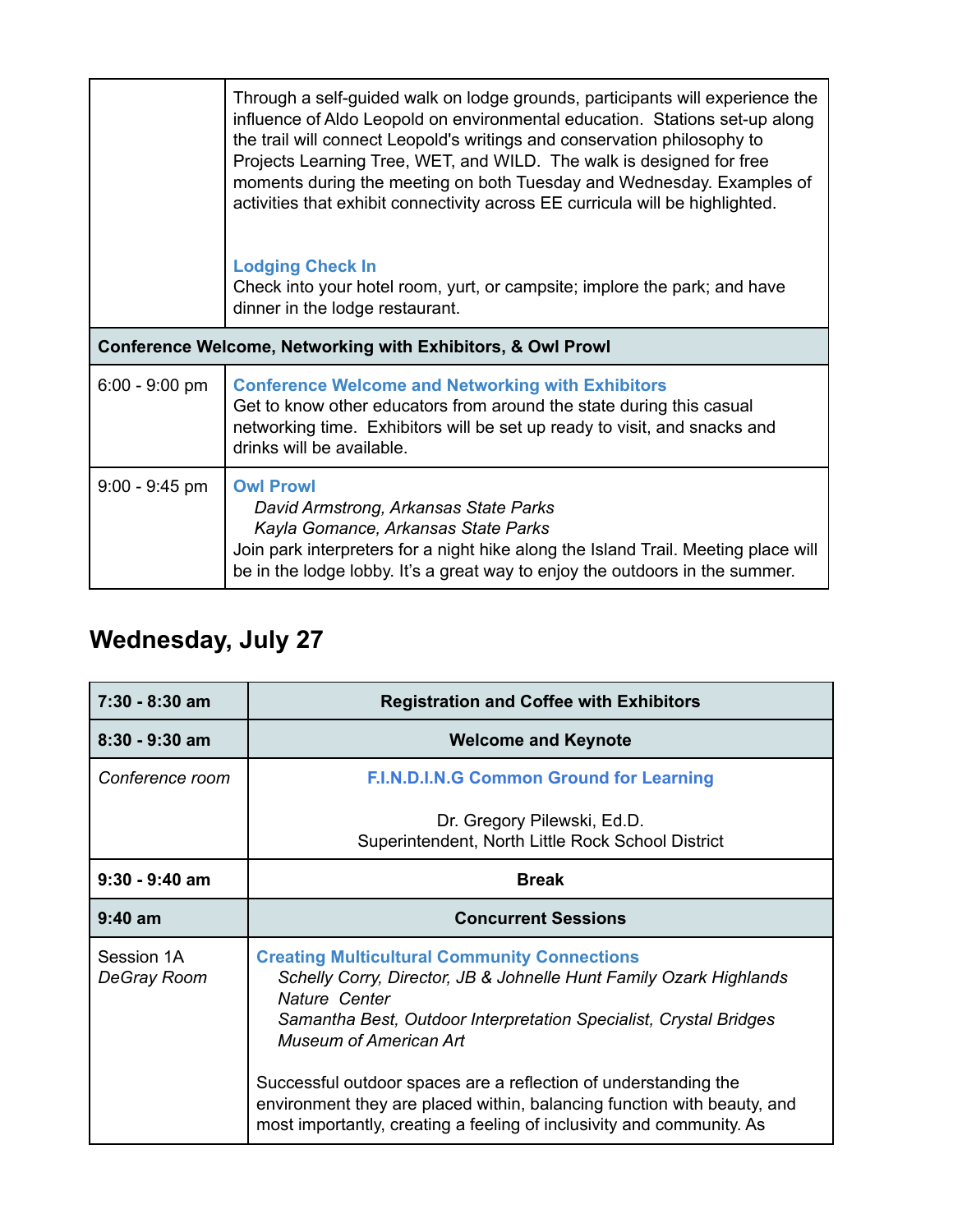|                                  | communities change and grow, all people should feel welcome to learn<br>and explore "the great outdoors." Arkansas, with its distinct biodiversity<br>and focus on outdoor preservation and recreation, is in a unique spot to<br>become a model for this kind of thinking. With changing demographics<br>comes the opportunity to think creatively and holistically about how we<br>interpret and program the landscape in ways that are accessible to all.<br>Join Schelly Corry and Samantha Best for a lively discussion exploring the<br>ways that each institution has worked through challenges and solutions to<br>encourage more participation by the community, especially the growing<br>LatinX community.<br>Target audience: Adults, Family/Community, Non-formal Educators                                                                                                  |
|----------------------------------|-------------------------------------------------------------------------------------------------------------------------------------------------------------------------------------------------------------------------------------------------------------------------------------------------------------------------------------------------------------------------------------------------------------------------------------------------------------------------------------------------------------------------------------------------------------------------------------------------------------------------------------------------------------------------------------------------------------------------------------------------------------------------------------------------------------------------------------------------------------------------------------------|
| Session 1B<br><b>Egret Room</b>  | <b>Native Plants Gardens at Schools</b><br>Jackie Scott, Middle School Teacher, Mann Magnet School<br>Native plant gardens can be an effective tool in a school setting. This<br>session will cover how to establish native plant gardens. Participants will<br>find ways to plan their space, how to help keep students/group members<br>accountable, establish goals for their space, and many other things.<br>Participants will be able to ask questions and see how they can effectively<br>establish a space at their school or space.<br>Target audience: educators of 6-8, 9-12                                                                                                                                                                                                                                                                                                   |
|                                  |                                                                                                                                                                                                                                                                                                                                                                                                                                                                                                                                                                                                                                                                                                                                                                                                                                                                                           |
| 10:40 - 10:45 am                 | <b>Break</b>                                                                                                                                                                                                                                                                                                                                                                                                                                                                                                                                                                                                                                                                                                                                                                                                                                                                              |
| 10:45 am                         | <b>Concurrent Sessions</b>                                                                                                                                                                                                                                                                                                                                                                                                                                                                                                                                                                                                                                                                                                                                                                                                                                                                |
| Session 2A<br><b>DeGray Room</b> | <b>Universal Design: Making Environmental Education Inclusive and</b><br><b>Accessible</b><br>Melanie Thornton, Coordinator of Access and Equity Outreach,<br><b>University of Arkansas</b><br>Universal design in education is defined by Frank Bowe as "the<br>preparation of curriculum, materials and environments so that they may be<br>used appropriately and with ease, by a variety of people." The universal<br>design principles and philosophical approach support designers in creating<br>more usable and equitable educational materials and experiences. We'll<br>review these principles and explore an approach that can inform<br>environmental education to make EE experiences more accessible and<br>inclusive for students with disabilities.<br>Target audience: educators of 3-5, 6-8, 9-12, Higher Education, Adults,<br>Family/Community, Non-formal Educators |
| Session 2B<br><b>Egret Room</b>  | <b>First River: How Arkansas Saved a National Treasure</b><br>Roslyn Imrie                                                                                                                                                                                                                                                                                                                                                                                                                                                                                                                                                                                                                                                                                                                                                                                                                |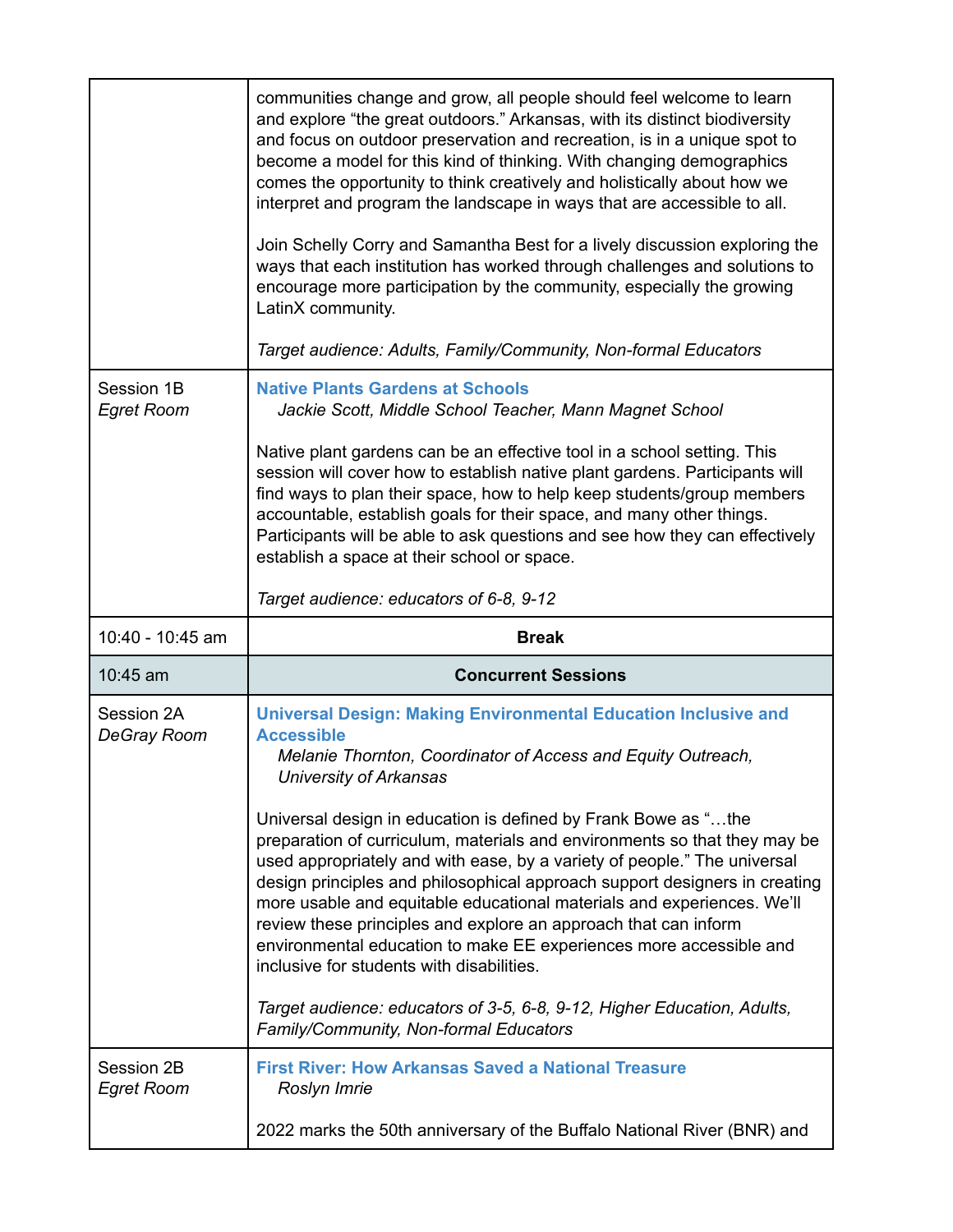|                                 | 60th anniversary of the Ozark Society. In recognition of this milestone, a<br>documentary film, "First River: How Arkansas Saved a National Treasure"<br>was produced along with accompanying lesson plans. The documentary<br>provides a history of the formation of the BNR, what has occurred since<br>the BNR was formed in 1972, and challenges that may face the BNR in the<br>future. Join Roslyn Imrie for an overview of the lesson plans and how they<br>could be used in your educational setting.<br>Target audience: educators of 6-8, 9-12, Higher Education, Adults,<br>Family/Community, Non-formal Educators                                     |
|---------------------------------|-------------------------------------------------------------------------------------------------------------------------------------------------------------------------------------------------------------------------------------------------------------------------------------------------------------------------------------------------------------------------------------------------------------------------------------------------------------------------------------------------------------------------------------------------------------------------------------------------------------------------------------------------------------------|
| 11:45am - 1:00 pm               | <b>Awards Luncheon</b>                                                                                                                                                                                                                                                                                                                                                                                                                                                                                                                                                                                                                                            |
| $1:00$ pm                       | <b>Concurrent Sessions</b>                                                                                                                                                                                                                                                                                                                                                                                                                                                                                                                                                                                                                                        |
| Session 3A<br>DeGray Room       | <b>Student-Centered Instruction Strategies - Laying the Foundation</b><br>Sim Barrow, Environmental Science Coordinator, Fayetteville Public<br>Schools<br>Brady Carmen, School Support Specialist, Fayetteville Public Schools<br>Shifting the focus from what instructors can teach to what their students<br>can learn breathes new life into outdoor education programs. This session<br>will lay the foundation for shifting your instructional strategies. This is part<br>one of a two part session, but you do not have to attend both sessions to<br>gain useful information.<br>Target audience: educators of K-2, 3-5, 6-8, 9-12, Non-formal Educators |
| Session 3B<br><b>Egret Room</b> | <b>Outreach &amp; Grant Opportunities with the Arkansas Department of</b><br><b>Agriculture</b><br>Krissy Kimbro, Urban & Community Forestry Coordinator, Arkansas<br>Department of Agriculture - Forestry Division<br>This session will highlight education and outreach programs of the<br>Arkansas Department of Agriculture such as Shade Trees for Schools,<br>Farm to School, and Firewise programs. It will also cover the grant<br>opportunities for your school or organization.<br>Target audience: educators of PreK-K, K-2, 3-5, 6-8, 9-12, Higher<br>education, Adults, Family & Community, Non-formal Educators                                     |
| $2:00 - 2:05$ pm                | <b>Break</b>                                                                                                                                                                                                                                                                                                                                                                                                                                                                                                                                                                                                                                                      |
| $2:05$ pm                       | <b>Concurrent Sessions</b>                                                                                                                                                                                                                                                                                                                                                                                                                                                                                                                                                                                                                                        |
| Session 4A<br>DeGray Room       | <b>Student-Centered Instruction Strategies - Putting it Into Practice</b><br>Sim Barrow, Environmental Science Coordinator, Fayetteville Public<br><b>Schools</b><br>Brady Carmen, School Support Specialist, Fayetteville Public Schools<br>Shifting the focus from what instructors can teach to what their students                                                                                                                                                                                                                                                                                                                                            |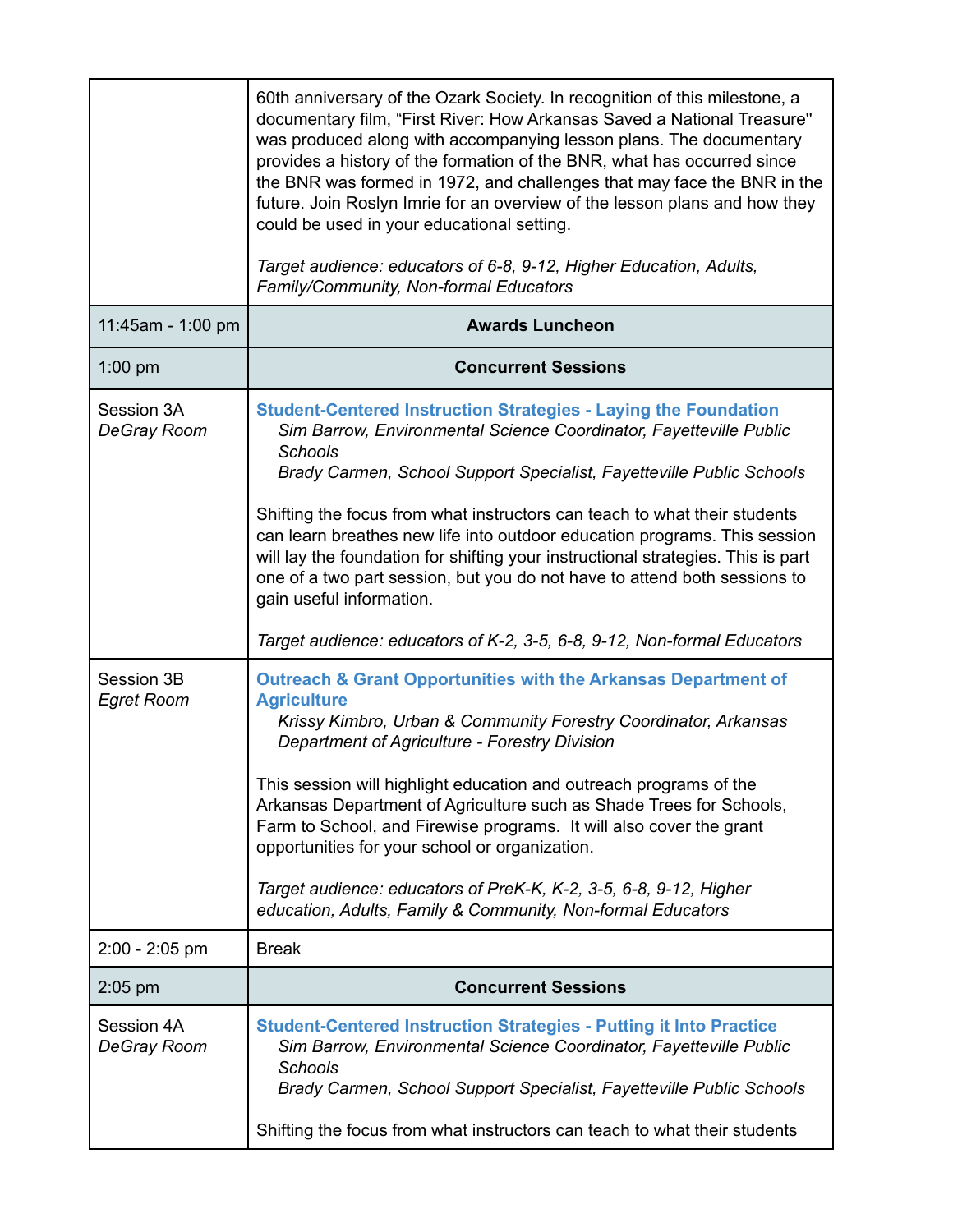|                                  | can learn breathes new life into outdoor education programs. This session<br>will share practical tips on how to reach your audience by asking better<br>questions, connecting content to meaning, and providing more<br>culturally-relevant instruction. This session is part two of two. You do not<br>have to attend the first session, but it is helpful.                                                                                                                                                                                        |
|----------------------------------|------------------------------------------------------------------------------------------------------------------------------------------------------------------------------------------------------------------------------------------------------------------------------------------------------------------------------------------------------------------------------------------------------------------------------------------------------------------------------------------------------------------------------------------------------|
|                                  | Target audience: educators of K-2, 3-5, 6-8, 9-12, Non-formal Educators                                                                                                                                                                                                                                                                                                                                                                                                                                                                              |
| Session 4B<br><b>Egret Room</b>  | <b>Exploring EE Opportunities on the Horizon</b><br>Sophia Stephenson, Executive Director, AEEA                                                                                                                                                                                                                                                                                                                                                                                                                                                      |
|                                  | Around the country organizations are looking at micro-credentialing<br>programs as a way to ensure high-quality professional development in<br>environmental and outdoor learning. Micro-credentials are rewards or<br>recognition for a very specific set of skills, abilities, or scope of knowledge.<br>Join Sophia for an exploratory conversation on EE micro-credentials in<br>Arkansas.                                                                                                                                                       |
|                                  | Target audience: educators of PreK-K, K-2, 3-5, 6-8, 9-12, Higher<br>education, Non-formal Educators                                                                                                                                                                                                                                                                                                                                                                                                                                                 |
| $3:05 - 3:35$ pm                 | <b>Break</b>                                                                                                                                                                                                                                                                                                                                                                                                                                                                                                                                         |
| $3:35$ pm                        | <b>Concurrent Sessions</b>                                                                                                                                                                                                                                                                                                                                                                                                                                                                                                                           |
| Session 5A<br><b>DeGray Room</b> | <b>Fishing Rocks</b><br>Schelly Corry, Director, JB & Johnelle Hunt Family Ozark Highlands<br><b>Nature Center</b>                                                                                                                                                                                                                                                                                                                                                                                                                                   |
|                                  | Sedimentary, Igneous, and Metamorphic. Did you know that geology is<br>important to fish? and fisherman! Surprisingly, fisherman don't look for<br>plants when looking for a good fishing spotthey look for, you guessed it!<br>Rocks! Come learn through hands-on activities the geology of a healthy<br>river habitat for fish and fisherman.                                                                                                                                                                                                      |
|                                  | Target audience: educators of 6-8, 9-12, Non-formal Educators                                                                                                                                                                                                                                                                                                                                                                                                                                                                                        |
| Session 5B<br><b>Egret Room</b>  | <b>The Zero Garbage Challenge</b><br>Rose Brown, Executive Director, Ozark Natural Science Center and<br>Founder, Zero Garbage Challenge                                                                                                                                                                                                                                                                                                                                                                                                             |
|                                  | Join Rose Brown, founder of the Zero Garbage Challenge, to learn how<br>you can reduce your personal and household waste, and how you can<br>share waste-reduction tips as an educator. This is an interactive session<br>including a presentation about Rose's sustainability projects, ideas for<br>alternatives to disposable products, and break-out groups where you will<br>immediately begin assessing and re-imagining your own relationship to the<br>consumer cycle, as well as practicing methods for teaching others your<br>new skills. |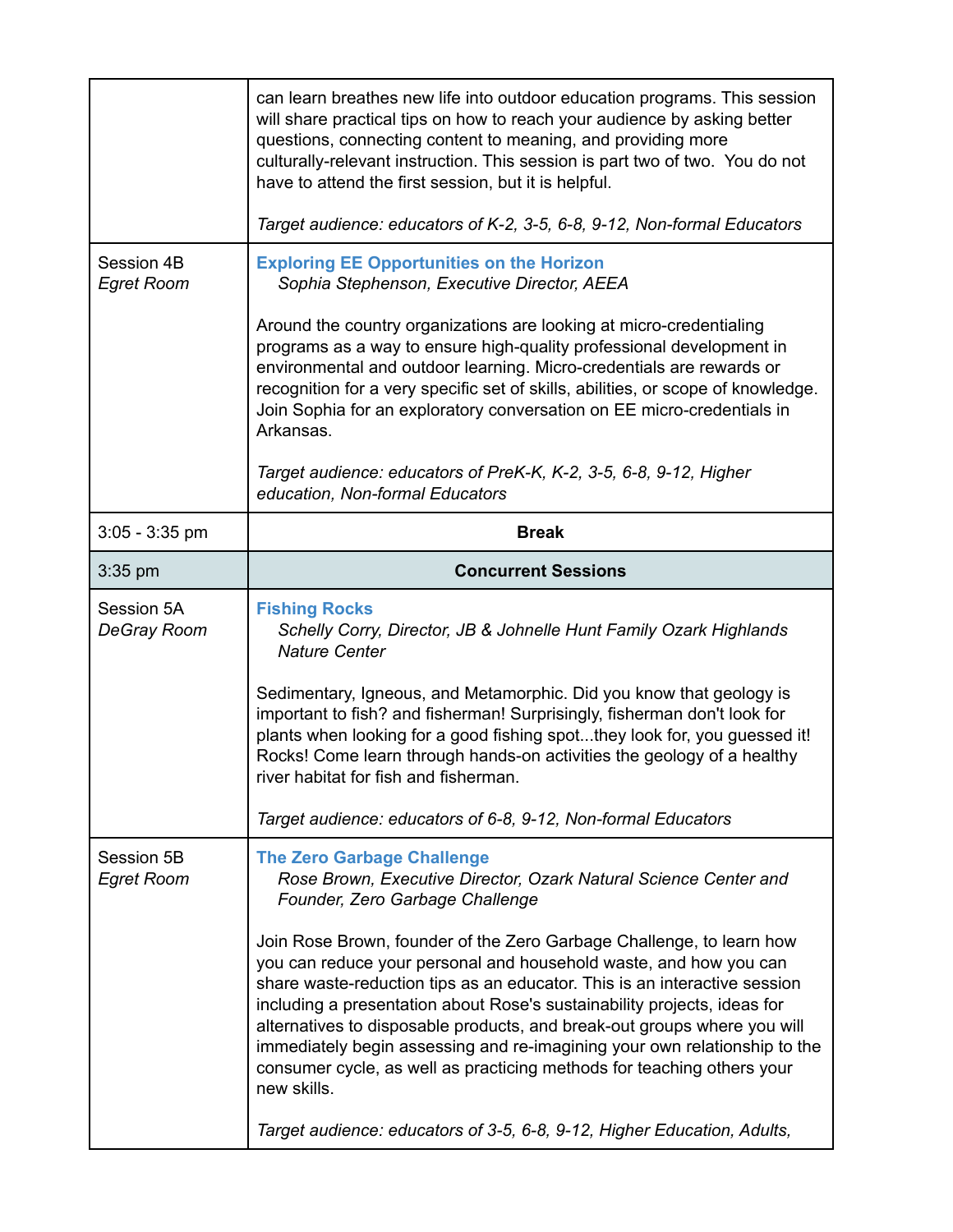|                | Family/Community, Non-formal Educators |
|----------------|----------------------------------------|
| 4:40 - 4:50 pm | <b>Closing</b>                         |

# **Lodging**

DeGray Lake Resort State Park offers three options for lodging - camping, yurt, or lodge room.

#### Lodge:

On its own island off the north shore of DeGray Lake, the lodge at DeGray Lake Resort State Park is centrally located within the park and offers guests sweeping views of the lake in a comfortable atmosphere. A block of rooms are being held for AEEA conference participants. The rooms will be held until *July 1* at a rate of \$96/night. To reserve a room, call 501-865-5850. You can also book online at <https://www.arkansasstateparks.com/parks/degray-lake-resort-state-park>. Make sure you select Queen beds and be sure to mention **Group ID code 459378**.

#### Camping:

DeGray Lake Resort State Park offers 113 campsites with water and electric hookups. Locations vary from lakeshore to shaded woodland. Accessible sites are also available for visitors with disabilities. Bathhouses with flush toilets and hot showers are located in all areas.

#### Yurt:

A YURT (Year-round Universal Recreational Tent) is a large, high walled tent with electricity, wood floors, screened windows and a door that can be locked. YURTs do not have heat or air-conditioning and linens are not provided. Guests should bring cooking and eating utensils, matches, and bed linens.

For reservations of campsites or yurts, call 501-865-5850 or book online at [https://www.arkansasstateparks.com/parks/degray-lake-resort-state-park.](https://www.arkansasstateparks.com/parks/degray-lake-resort-state-park)

### **Presenter Bios**

**Sim Barrow** is the Environmental Science Coordinator, Fayetteville School District. He leads off-site environmental education experiences with elementary and secondary students in the Fayetteville School District. He has a Master's in Entomology and a Bachelor's in Fisheries and Wildlife Biology. Sim has been an environmental educator in both a nonformal and formal setting since 2014. Sim may be reached at [sim.barrow@g.fayar.net](mailto:sim.barrow@g.fayar.net)

**Samantha Best** is the Outdoor Interpretation Specialist at Crystal Bridges Museum of American Art. Samantha may be reached at [samantha.best@crystalbridges.org](mailto:samantha.best@crystalbridges.org)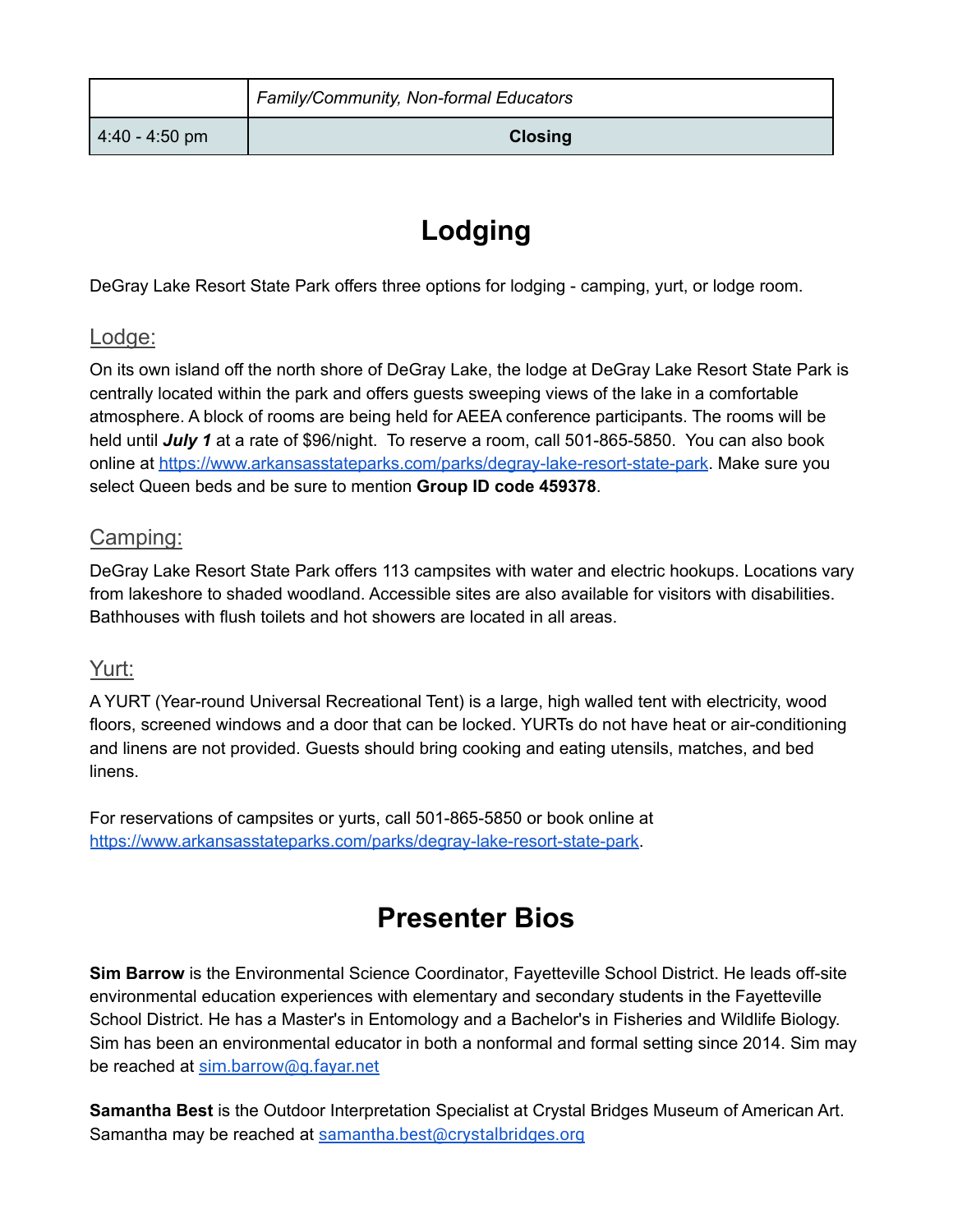**Rose Brown** is the Executive Director of the Ozark Natural Science Center. Rose is an Ozark native and has also lived in NY, France, TN, and VA. In Virginia, she worked for several environmental nonprofits, including StreamWatch and The Nature Conservancy. Since returning to NWA in 2018, Rose has worked for Crystal Bridges Museum, co-founded a forest school, and now works as the Executive Director of Ozark Natural Science Center. Rose began living without garbage in 2009 when she founded the Zero Garbage Challenge. She provides information, workshops and presentations to the community about household waste reduction and other sustainability topics. Rose may be reached at [rose.brown@onsc.us](mailto:rose.brown@onsc.us)

**Brady Carmen** is a School Support Specialist with Fayetteville Public Schools. Brady has been a teacher for more than 10 years. His current role is to support students in core instruction through one-on-one and small group instruction. Brady is a sustainability, school garden and bike education champion for the Fayetteville School District. Brady may be reached at [brady.carman@g.fayar.net](mailto:brady.carman@g.fayar.net)

**Schelly Corry** is the Director of the AGFC JB & Johnelle Hunt Family Ozark Highlands Nature Center Before joining Arkansas Game and Fish Commissionin Springdale. Schelly was vice president of the US Space and Rocket Center in Huntsville, Alabama where she worked directly with NASA Marshall Space Flight Center, U.S. Army at Redstone Arsenal, the FBI and many other local partners. Schelly's career began over 27 years ago, and includes work in team leadership, hiring, capital campaigns, strategic planning, natural sciences, environmental education and conservation, live animal care and display, science museum exhibit design, and interpretation. Schelly is a lifelong learner and loves to gain new skills and experiences. She has a BAS in Biology and Education from Dallas Baptist University, a Graduate Certificate in Free-Choice Learning (Museum Studies) from Oregon State University, and two Montessori teaching degrees in early childhood and elementary education. She is a Certified Crucial Conversations Trainer and holds many other professional certifications. As a leader, Schelly believes you can have fun and work hard at the same time. She is a "glass half-full" kinda gal. She is passionate about growing new leaders and mentoring upcoming professionals in the field. Schelly may be reached at [schelly.corry@agfc.ar.gov](mailto:schelly.corry@agfc.ar.gov)

**JJ Gladden** is the Fishing Education Program coordinator for the Arkansas Game and Fish Commission. Growing up in Montgomery County, Gladden spent many days outside working cattle on his family farm. When his work was done, Gladden could be found wading creeks or hunting game. This childhood has lead him to a career in education. Although he may typically be teaching how to fish, one major component of becoming an angler is cleaning and cooking your catch. JJ enjoys promoting the endless ways of cooking your hard earned catch. JJ may be reached at [JJ.Gladden@agfc.ar.gov](mailto:JJ.Gladden@agfc.ar.gov)

**Michelle Gomez** serves as the STEAM Mentor for Hot Springs Head Start. Michelle may be reached at [steammentor@csoarkansas.org](mailto:steammentor@csoarkansas.org)

**Wil Hafner** is AGFC Facilities Manager at the Potlatch Cooks Lake Nature Center in Cascoe. Wil started with Arkansas Game and Fish Commission in 2011 as an intern in education and has been on full time since 2014. Hafner is an avid outdoorsman who loves to hunt and fish but his true passion is sharing his trips and adventures through a culinary experience. Hafner has been presenting fish and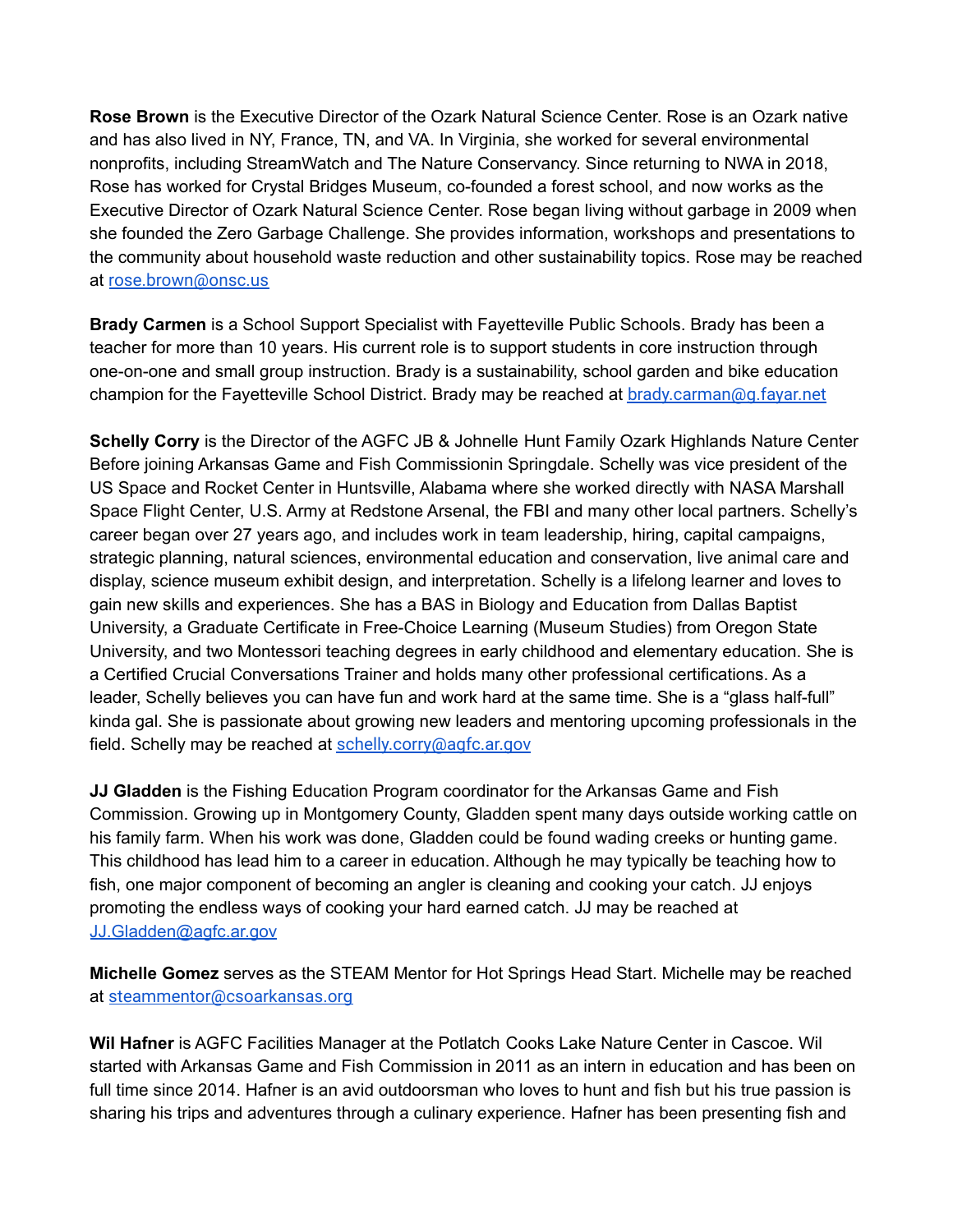wild game processing and cooking classes for the last 5 years as a way to promote hunting and fishing in the Natural State. Wil be reached at [williammay.hafner@agfc.ar.gov](mailto:william.hafner@agfc.ar.gov)

**Roslyn Imrie** is an Ozark Society Foundation Board member and Chair of the OSF Youth Grant Committee. Roslyn grew up at the headwaters of the Buffalo River in an off-grid log cabin. She went to college in California and Vermont, graduating in 2010 with a BA in Ozark Ecology and Creative Writing from Goddard College. Her career has led her to lead environmental education at Northwest Arkansas nonprofits such as the Ozark Natural Science Center and the Botanical Garden of the Ozarks. Roslyn may be reached at osfoundationgrants@gmail.com

**Marc Hirrel** is retired from the Biology Dept. at UCA. While at UCA, he designed a course in Conservation Education and became a state coordinator for the Leopold Education Project over 20 years ago. On retiring, he and his wife Suzanne founded an outdoor education company, LEPArkansasLLC. Marc may be reached at [march@uca.edu](mailto:march@uca.edu)

**Suzanne Hirrel** retired after 33 year with the University of Arkansas Cooperative Extension Service, but she did not retire from education or service. She is the Co-State Coordinator for the Leopold Education Project, co-founder of Arkansas LEP LLC, and a facilitator for Project Learning Tree and Project WET. She serves on the boards & volunteers for Keep Little Rock Beautiful, the Arkansas Recycling Coalition, and the American Indian Center of Arkansas.

**Tabbi Kinion** has been the Education Division Chief at AGFC since July of 2018 and is a former AEEA board member. Before coming to Arkansas, she spent 13 years training educators as the Statewide Education Coordinator for Colorado Parks and Wildlife. Tabbi may be reached at [tabbi.kinion@agfc.ar.gov](mailto:tabbi.kinion@agfc.ar.gov)

**Nick McDaniel** is Director of Subiaco Outdoor Adventure Program at Subiaco Academy. Nick has built Subiaco Academy's outdoor program over the last two years establishing an Outdoor Adventure PE class, an outdoor recreation focused after school program, and leads weekend trips across Northwestern Arkansas and the Arkansas River Valley. Through this process, Nick has found success and gained skills in acquiring and allocating resources, developing relationships and support with community members, and found various outlets for information on local locations and avenues for adventure. Nick may be reached at [nmcdaniel@subi.org](mailto:nmcdaniel@subi.org)

**Alexandra Olson** is an environmental education coordinator/environmental justice liaison for the U.S. Environmental Protection Agency, Region 6. She is a member of the EPA Tribal Science Council. Previously, she worked as a project officer/tribal liaison, environmental consultant, and forestry technician. Alexandra graduated from Occidental College with a Bachelor of Arts in Geology. Alexandra can be reached at [olson.alexandra@epa.gov](mailto:olson.alexandra@epa.gov).

**Dr. Gregory Pilewski** is currently the Superintendent of North Little Rock School District. He began his career as a classroom social studies teacher working in schools in Maryland, Ohio, and in London, England. Dr. Pilewski was the Harford County Public Schools First Year Teacher of the Year recipient, being selected among 800 new teachers also in 1998. He has worked as a professional development trainer, Director of Curriculum, Director of Humanities, Director of Curriculum Innovation and Design, Assistant Superintendent for Curriculum and Instruction, and Deputy Superintendent. He earned a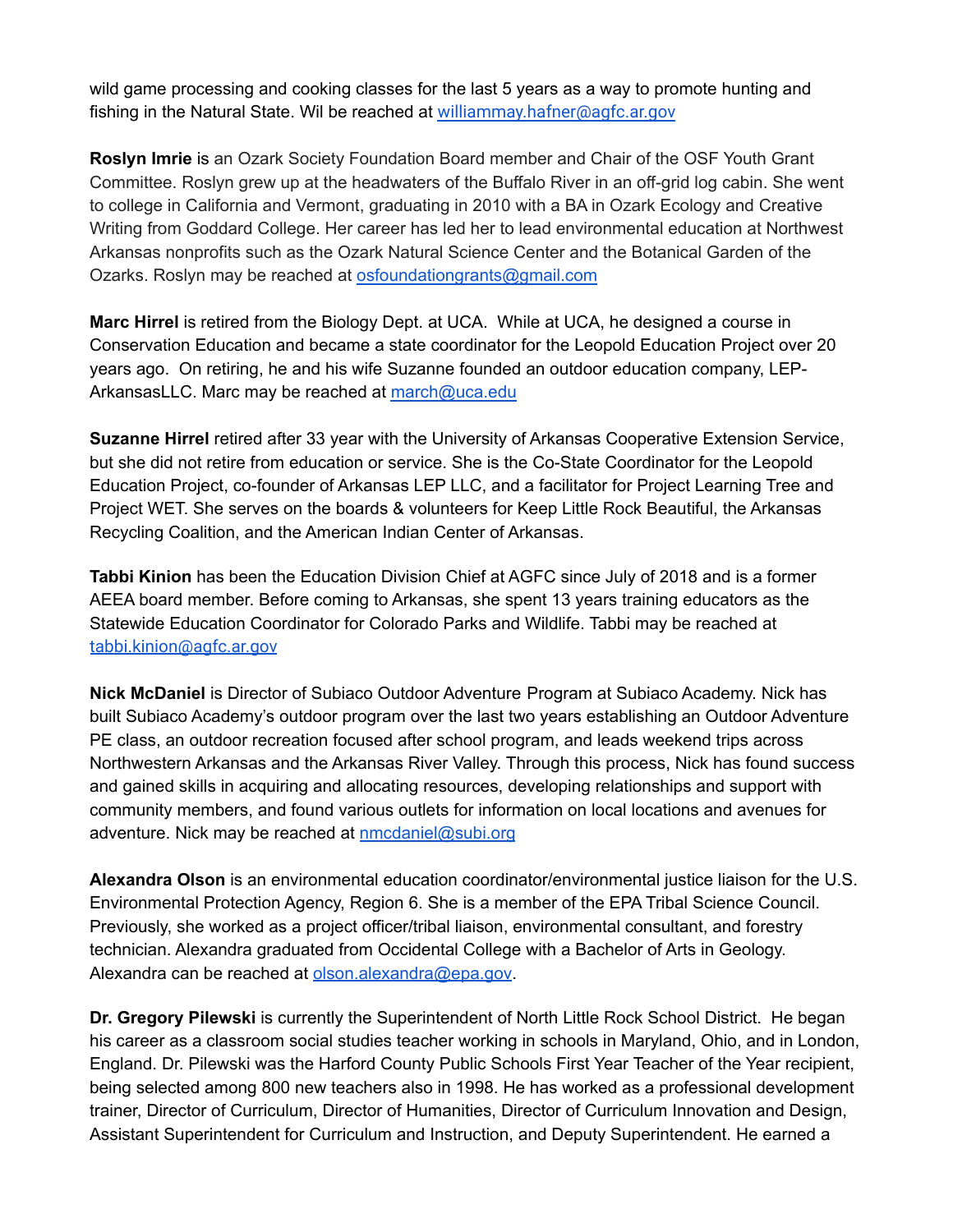bachelor's degree in secondary education in the area of social studies from Clarion University of Pennsylvania, a master's degree in curriculum, instruction, and administration from McDaniel College, and a doctoral degree in education from Northcentral University with an emphasis in organizational leadership. His full bio can be read at <https://www.nlrsd.org/page/our-superintendent> and he can be reached at [pilewskig@nlrsd.org](mailto:pilewskig@nlrsd.org).

**Dennis Plyer** is the STEAM Consultant at the Hot Springs Head Start. Dr. Plyler resides in Hot Springs and his teaching experience includes chemistry and computer networking. Dennis may be reached at [education@csoarkansas.org](mailto:education@csoarkansas.org)

**Jackie Scott** is a teacher at Mann Magnet in the Little Rock School District. Jackie teaches lab science and Physical Science and coaches the school's soccer team. Jackie holds a BS in Interdisciplinary Studies (Areas of study Biology, Education, Psychology), a MEd in Middle School education, and a MEd in Gifted, Talented, and Creative education. She also teaches the botany course at the Halberg Ecology camp in the summer. Jackie is an award winning educator. Awards include 2020 LRSD Middle School Teacher of the Year, 2021 AEEA Formal Educator of the Year, as well as other awards. Jackie be may be reached at [jacqueline.scott@lrsd.org](mailto:jacqueline.scott@lrsd.org)

**Sophia Stephenson** is Executive Director of the Arkansas Environmental Education Association. Sophia has been involved with environmental education for almost two decades, working at nature centers, an educational farm, and a local government department where the focus was solid waste management and resource conservation. Sophia is trained as a workshop facilitator in both Project WET and Project Learning Tree. She serves as the Arkansas State Coordinator for Project WET and on the Arkansas PLT Steering Committee. She is also active with the North American Association for Environmental Education's Affiliate Network. She enjoys gardening, hiking, biking, and traveling with her family. She can be reached at [director@arkansasee.org.](mailto:director@arkansasee.org)

**Melanie Thornton** is the Coordinator of Access and Equity Outreach at the University of Arkansas - Partners for Inclusive Communities. Melanie provides professional development and technical assistance on topics related to disability, diversity, digital access, leadership, and design. She is very interested in working with organizations to create more accessible environments and to position disability as an aspect of diversity. She brings a variety of professional experiences, including working as a park interpreter at Toltec Mounds Archeological State Park. Melanie may be reached at [mthornt@uark.edu](mailto:mthornt@uark.edu)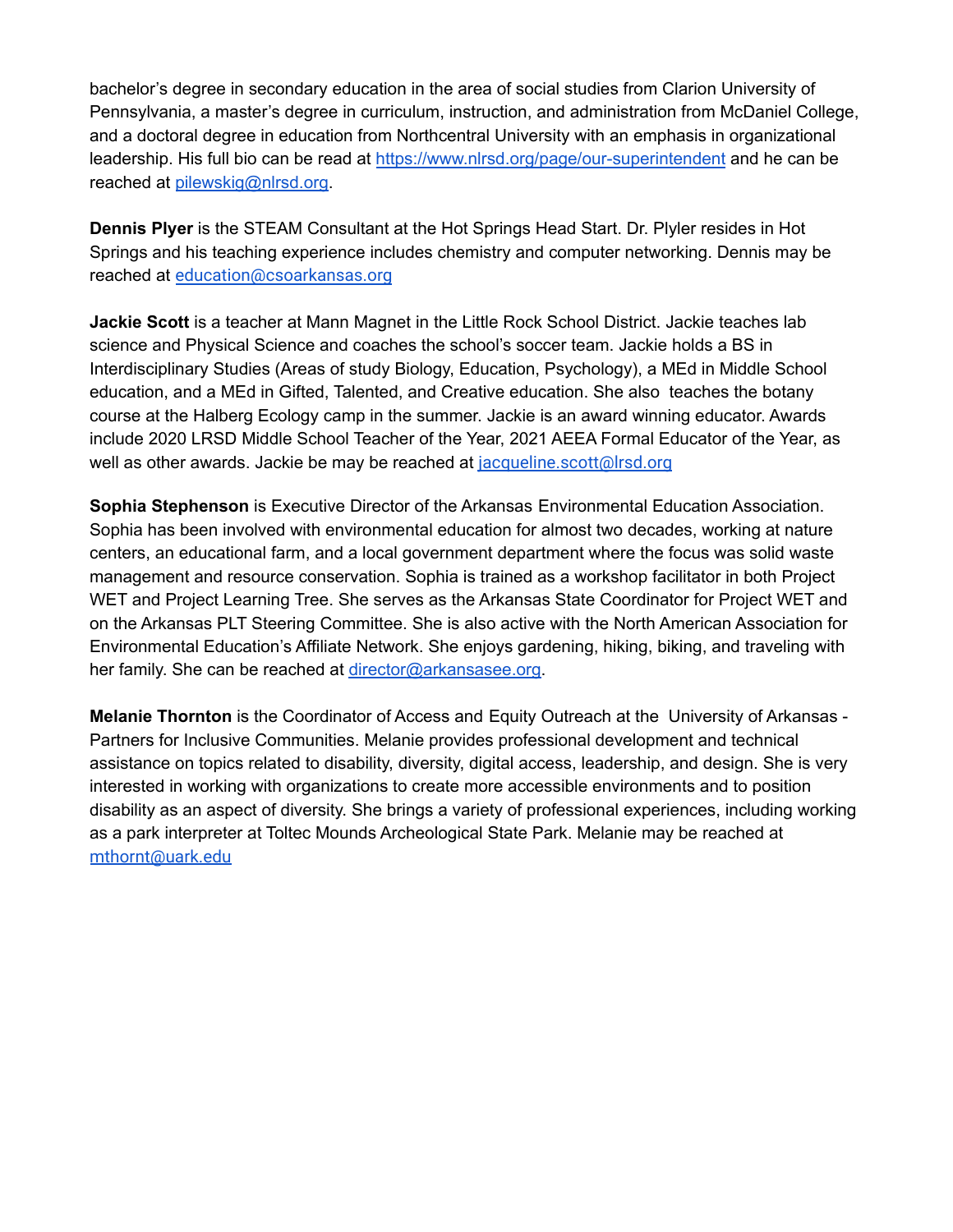**TITLE SPONSOR**



### **AWARDS LUNCHEON SPONSOR**